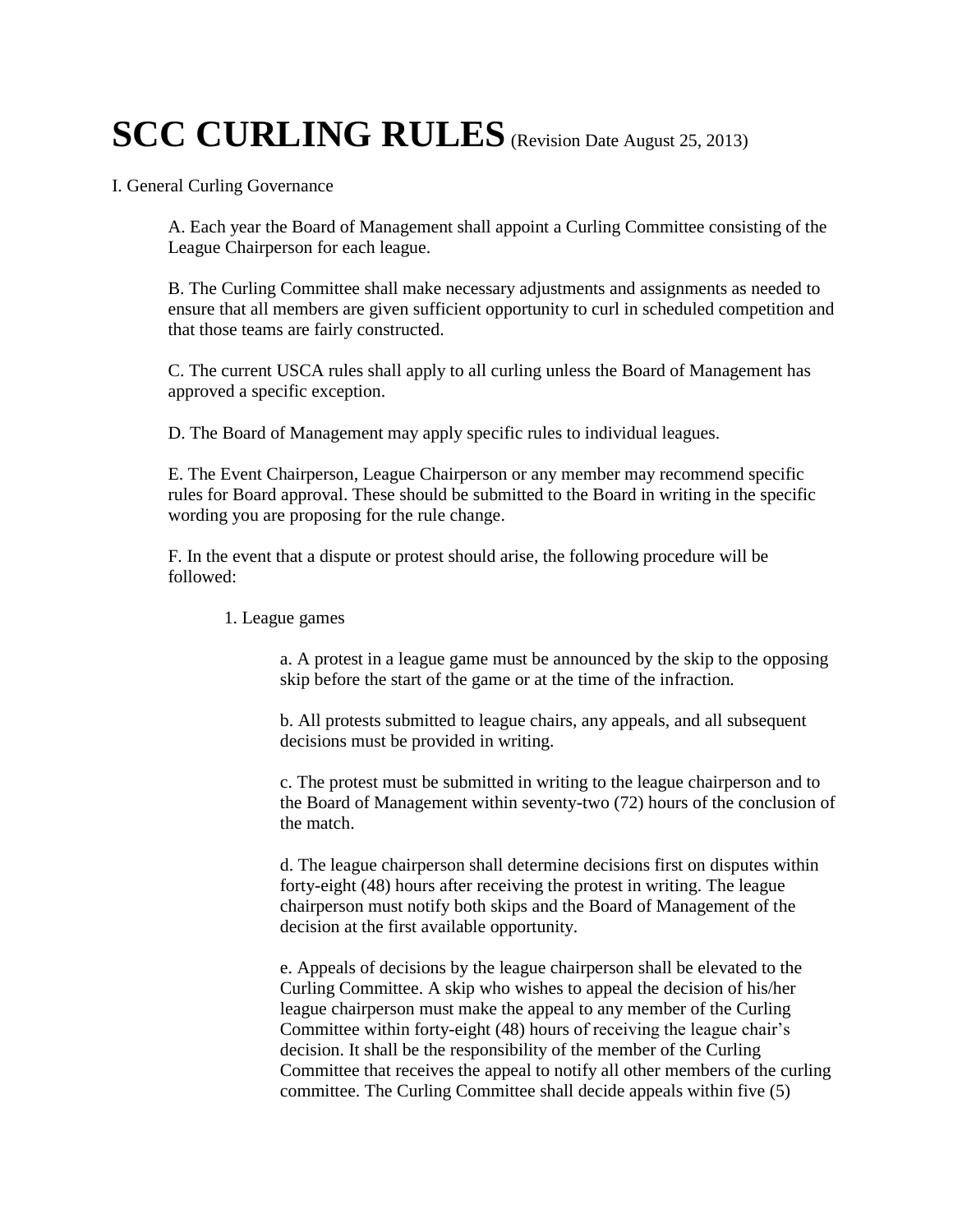business days after the appeal is received. The Curling Committee must notify both skips of its decision at the first available opportunity.

f. Appeals of decisions by the Curling Committee must be made to the SCC Club Secretary, for action by the Board of Management. This appeal must be made within forty-eight (48) hours of receiving the Curling Committee's decision. Decisions of the Board of Management are final.

#### 2. Bonspiels

a. The Event Chairperson will handle protests at Bonspiels as quickly as possible. The Event Chairpersons' decisions are final.

b. In the circumstance where the Event Chairperson would benefit or be penalized by the decision of the protest, the Event Chairperson shall designate a member of the SCC Board of Management, who does not have an interest in the outcome of the dispute, to decide the protest. In the event that a member of the Board of Management is not available, an SCC adult member who does not have an interest in the outcome of the dispute may be designated to decide the protest.

c. The Event or League Chairperson shall publicly post the schedule, any specific rules for that particular Event or League (e.g., Blackhall and Van de Car) and the substitution list for that league or event before the league or event begins. The Chairperson shall also monitor the curling program throughout the season or event.

#### II. Game Timelines, Rescheduling, Tardiness and Cancellation

A. All contests must be played on the scheduled date and time unless the two skips have mutually consented, prior to the scheduled game, to an alternative date and time to play the match. The league chair must be notified at the first available opportunity.

1. All rescheduled games must be played on or before the next designated make-up date as provided on the season calendar, or the end of the curling season, whichever is sooner.

2. A team may request a waiver from the league chair if they are unable to meet the provisions of section (1). League chairs may, at their discretion, grant such a waiver. A league chair shall not approve any waiver unless the request includes the specific date and time on which the game is to be played. This date and time must be acceptable to both teams and the league chair.

3. If either team in a rescheduled game fails to appear with a legal rink, the absent team shall forfeit the game.

4. Nothing prohibits a game being played, subject to the consent of both skips, on a date prior to its originally scheduled date and time.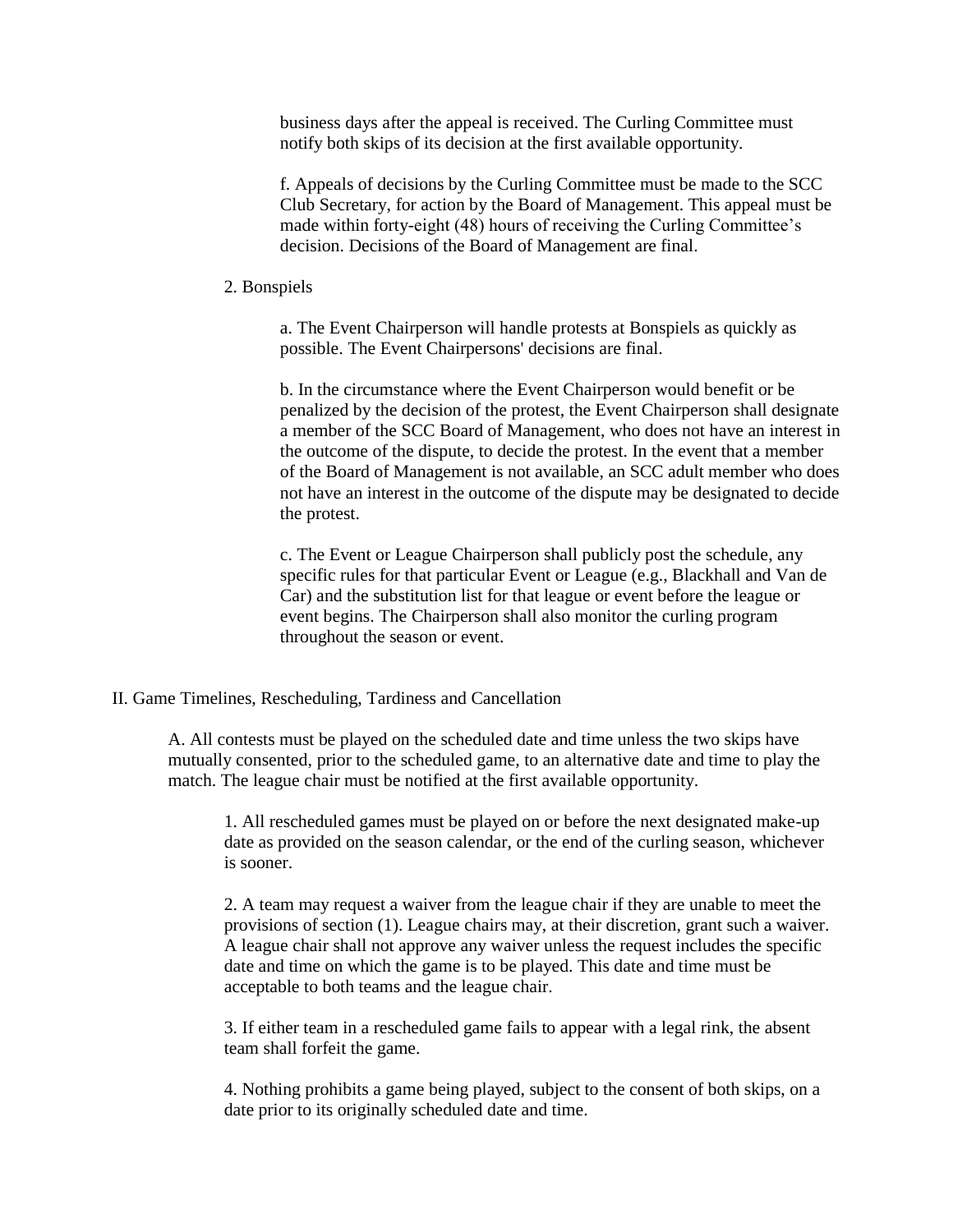B. If two members of a team are out of town representing SCC in a curling event on the date of a schedule game, the skip of the team involved must be granted a rescheduled match.

C. Any team failing to appear or be ready to play a game on its originally scheduled time shall be penalized as follows:

1. Five (5) minutes after the scheduled start time or the countdown clock begins, whichever is later, the prepared team is awarded one point and the first end is hung.

2. Fifteen (15) minutes after the scheduled start time, or the countdown clock begins, whichever is later, the prepared team is awarded a second point and the second end is hung.

3. Twenty-five (25) minutes after the scheduled start time or the countdown clock begins, whichever is later, the prepared team is awarded a third point and the third end is hung.

4. Thirty (30) minutes after the scheduled start time or the countdown clock begins, whichever is later, the prepared team shall be declared the winner of the game. The game shall be scored 4-0 through 4 ends.

5. A team that is more than five (5) minutes tardy from the scheduled start time shall forfeit the hammer in the first end of play.

6. The prepared team need not wait the thirty (30) minutes on the ice, but does need to appear at the scheduled sheet to invoke the rule, and must be present and ready to play if the opponent is able to field a legal team.

7. If both teams are equally tardy then one blank end is scored after five (5) minutes from the scheduled start time, a second blank end is scored after fifteen (15) minutes from the original start time, and a third blank end is scored after twenty-five (25) minutes from the original start time. After thirty (30) minutes of tardiness from the original start time, both teams shall register a loss.

D. The countdown clock shall not be started until all four sheets are ready to be used. Teams may not begin play until the countdown clock has started.

E. For a six end game, the countdown clock shall be set at 65 minutes. For eight end games, the clock shall be set at 95 minutes. For ten end games, the clock shall be set at 125 minutes.

F. At the expiration of time on the countdown clock, each team shall finish the current end, and may play only one additional full end, subject to Section II, Rules G and H. For the purposes of this rule, an end shall be considered complete once the last rock (i.e., "the hammer") has been released.

G. Regardless of the state of play, all six end games shall be deemed complete after 95 minutes. Eight end games shall be deemed complete after 125 minutes. Ten end games shall be deemed complete after 160 minutes. At the expiration of these time limits, a team which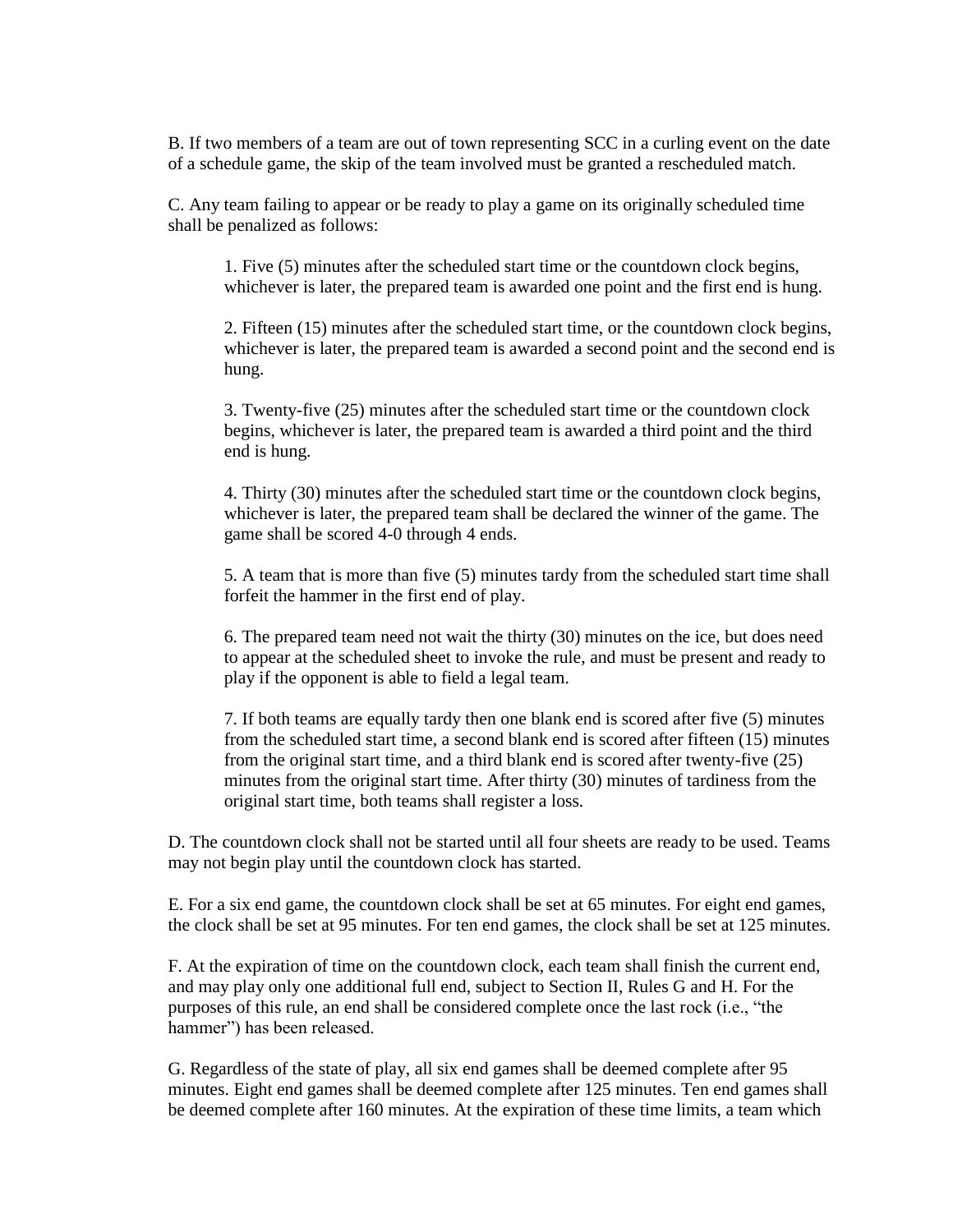has not thrown the same number of rocks as the other team shall be given the opportunity to throw one additional stone. The end shall then be scored on the basis of rocks thrown, and the game shall be deemed complete. These time limits shall also apply to any extra end or abbreviated end that is used to break a tie, as detailed in Section III below.

H. If the last end results in a tie, then the tie game rule (Section III) shall apply.

I. Should unusual circumstances occur (i.e. bad weather, power failure, etc.) the official start time of a match may be delayed at the discretion of the chairperson of the league or event. If there is any doubt on the part of the league or event Chairperson they are strongly encouraged to contact the president of the club, the vice-president, the secretary or the treasurer, in that order.

J. If competition is canceled due to inclement weather, the League or Event chairperson is responsible for notifying the skips and the bartenders. Skips are responsible for notifying team members. The league chair shall identify an alternative date to hold any games postponed due to unusual circumstances and communicate this date to the skips at the first available opportunity. Skips may mutually agree to reschedule a postponed game to any other available time and date, subject to Section II, Rules A and B.

## III. Tie Game Resolution

A. If, after the final end, the game is tied and the time limit on games has not expired as stated in Section II, Rule G, the skips may agree to play a full end, an abbreviated end of fewer than eight rocks per team, a single rock closest to the center of the house, or some other reasonable method of breaking a tie. Any extra end or abbreviated end shall be subject to the maximum time limits established in Section II, Rule G.

B. If the game is tied at the expiration of regulation time as stated in Section II, Rule G, then a single stone shall be thrown by each skip or designated team member and the closest to the center of the house shall be declared the winner. The single stone may be swept at the discretion of the shooting team skip.

C. The team that would normally shoot first, if a full end was being played, shall shoot first (i.e. the team that scored the last point during regular play).

D. If a tie is to be broken by the method of each team throwing a single rock to the center of the house, as provided in Rules A  $\&$  B above, only the shooting team may sweep the rock. The opposing team may not sweep the rock at any point in its travel.

E. If a tie is to be broken by the method of each team throwing a single rock to the center of the house, as provided in Rules A  $\&$  B above, the procedure shall be: After the first stone has come to a rest and it is in the house its distance from the center is measured. The measuring device is inserted in the center of the house and the indicator is set to a point where it is noticeably moved on the point of the rock closest to the center and the reading is noted. This rock is then removed. The indicator setting is not changed. The opposing team then shoots their rock. If there is some question as to whom was closer to the center, after the opposing teams' stone has come to rest, then the measuring device is re-inserted in the center of the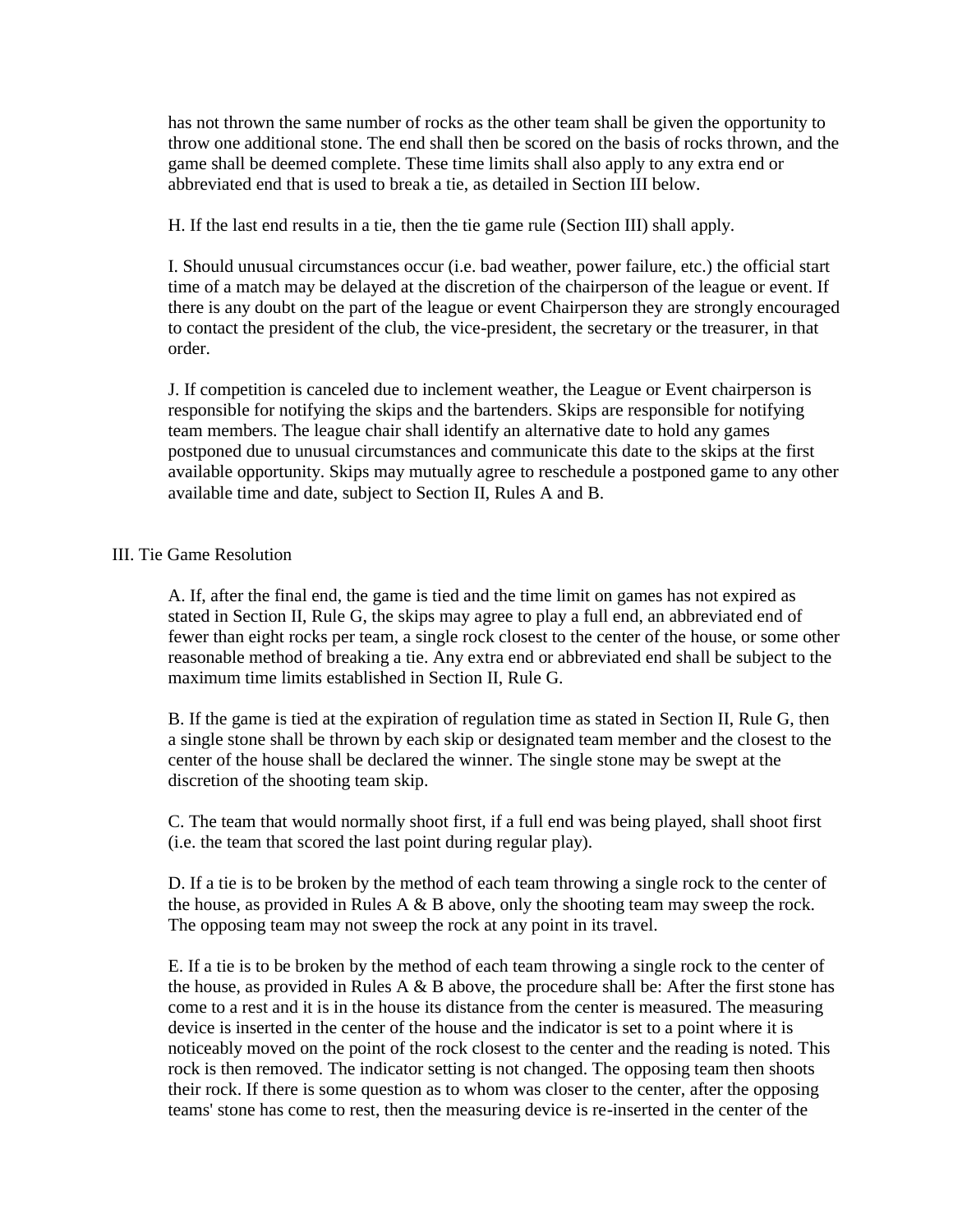house and is rotated over the current stone in the house. If the indicator moves more than the previously noted reading then this team is the winner.

F. If neither team has a stone in play then both the same people shoot a single stone again. If the result is the same the game shall be decided by a coin toss called by the skips where the skip of the team to shoot first calls the coin (i.e. heads/tails). The winner of the coin toss is the winner of the match.

IV. League and Play Governance

A. The winner of a league or event shall be determined solely on the basis of wins and losses.

B. In the event of a tie for a significant position, the teams involved shall play a playoff game. All playoff games must be played before the end of the current curling season.

C. All playoff games must conform to the rules that govern play in that league during the regular season.

D. In cases of excessive absences by a curler the skip of that player's team may apply to the Curling Committee for a permanent replacement.

V. Selection of Skips and Teams

A. Four the purposes of this section, the following definitions apply:

1. "Open league" shall mean that a team may be comprised of any combination of men and women.

- 2. "Mixed league" shall mean that:
	- a. A team must be comprised of two men and two women; and

b. Both the downrink and the uprink must have one man and one woman; and

c. The team lineup must alternate between men and women; e.g., if the lead is a man, the second must be a woman, the vice-skip must be a man and the skip must be a woman.

3. "Mixed modified" shall mean that:

a. A team shall be comprised of three members of one sex and one member of the opposite sex; and

b. The uprink shall be comprised of one man and one woman; and

c. The downrink shall be comprised of two members of the same sex.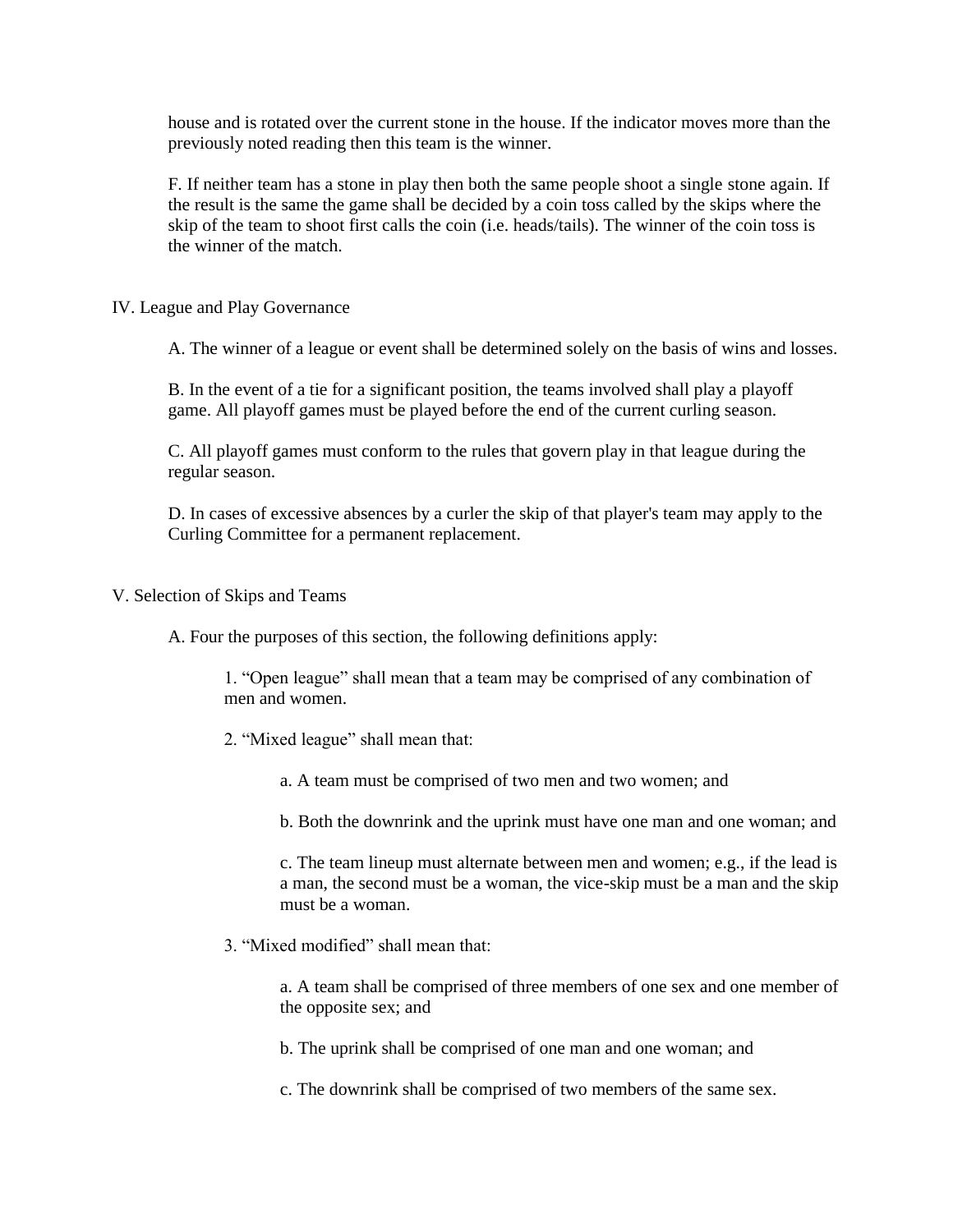B. Skips ending the season at the top or bottom of a league may be considered for movement to a more appropriate league by the curling committee.

C. The number of teams to compete in a medal competition depends on the number of persons signed up for the competition. The Event or League Chairperson shall vary the number of teams in accordance with the interest of the participants.

D. The manner and method by which teams are selected to play in a league will depend on the level of competition within that league.

E. The following methods shall be used to select the individual curlers on a team:

1. In the Blackhall and Van de Car leagues, the skips will arrange for their own team composition.

2. In the Graham, skips will arrange for their own vice-skip. The remainder of the team shall be selected by draw with the first selection(s) reserved for new skip(s). The remaining skips shall then select in the reverse order of finish from the prior year's competition.

3. In the Griffin, Burgess, All-American, Bradshaw, Fitzgerald and Dr. Ack, team selection order shall be chosen by lot. All skips shall draw numbers to determine the order of selection of their team members.

a. In the Bradshaw and Fitzgerald leagues, the uprink pair shall choose the downrink pair.

b. For the Bradshaw and Fitzgerald leagues the league chair may, at his or her discretion, provide that certain teams shall be mixed modified. Such discretion shall only be exercised if there are an unequal number of men and women curlers that wish to play in either league.

4. In the Friday evening Open League:

a. Four curlers may organize themselves into a team and enter the league.

b. Single curlers may sign up to participate. Additionally, groups of two or three may enter the league and designate themselves to play together on the same team.

> i. The league chair will ensure that complete teams of four will be constituted prior to the beginning of the first scheduled game.

ii. The method of combining singles, pairs and threesomes into complete teams of four shall be at the discretion of the league chair.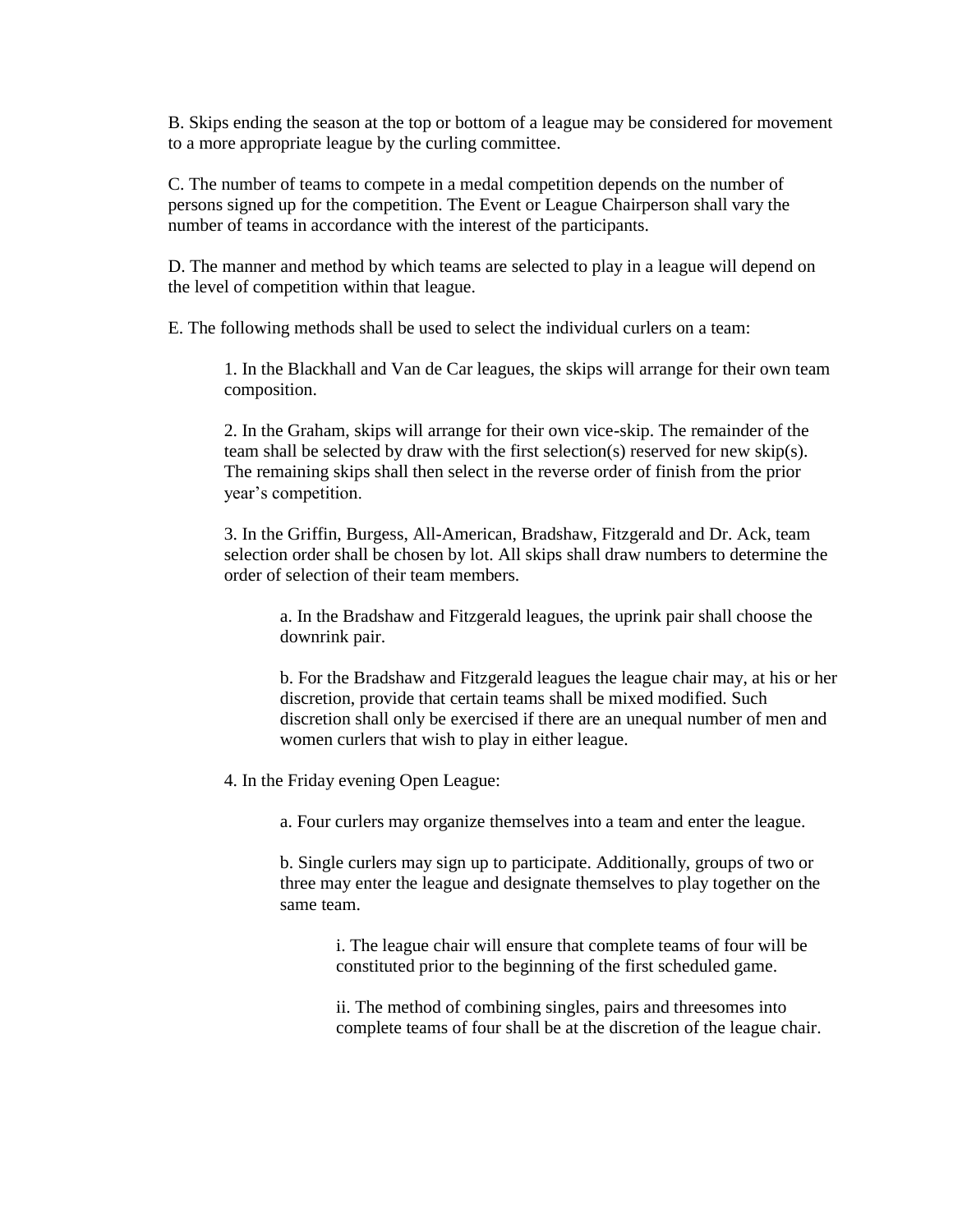5. In the Tuesday afternoon Open League:

a. A pair of curlers may enter the league and designate themselves to play together on the same team. This pair may be any combination of men and women.

b. To complete teams, team selection order shall be chosen by lot. Skips shall draw numbers to determine the order in which they select team members.

6. In all other leagues, the team members shall be selected by draw with the first selection(s) reserved for new skip(s). The selection sequence shall then follow in numerical order.

F. In the Erdman, Gabel and Dr. Ack, skips from the Blackhall, Van de Car and Graham may play in the vice-skip position. If the regular skip is absent and the team has a skip from the listed leagues playing as the vice-skip, the regular second or lead on that team will skip. The Blackhall, Van de Car and Graham will be skip's choice.

G. In the Pletenik league:

1. Graham skips and returning Van de Car skips may only play downrink.

2. A Pletenik skip or vice-skip who subsequently qualifies to skip in the Van de Car league, is permitted to continue playing uprink in the Pletenik for the duration of that season only. This section applies regardless of the method that the Van de Car league uses to complete its league roster.

### VI. Results of Play

A. The skip or his or her designee is responsible for posting the results of each game on the master schedule sheet for the league. In addition the skip or his/her designee is responsible for filling out and submitting the match result cards for that game.

B. The League Chairperson or the Event Chairperson shall be responsible for posting any regular or playoff schedule.

C. The League Chairperson or the Event Chairperson shall be responsible for collecting match results and ensuring their posting on a timely basis. This includes distribution to the SCC Webmaster or his/her designee(s).

## VII. Substitution and Line-Up Rules

A. Two regular team members of a four-member team must play in order to avoid a forfeit. A team is deemed ready to play when three eligible curlers are present.

B. Skips shall make every reasonable effort to avoid playing light by securing a substitute player who is eligible to play in that league.